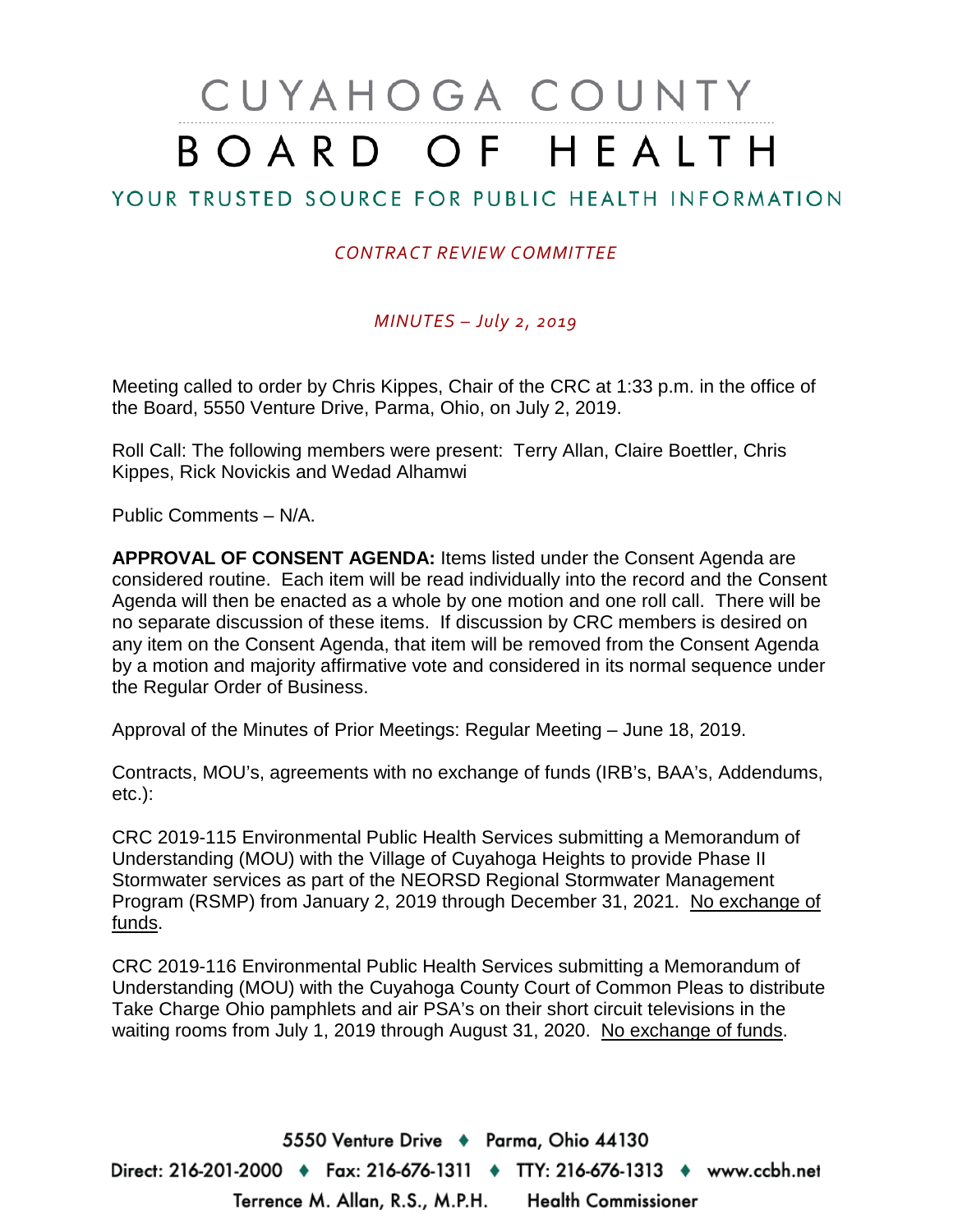CRC 2019-117 Environmental Public Health Services submitting a Memorandum of Understanding (MOU) with Copper Stone Catering & Event Center to use event space to host the Food Education Annual Conference to be held on August 8, 2019. No exchange of funds.

CRC 2019-118 Environmental Public Health Services submitting the following contract award authorization for the Water Pollution Control Loan Fund (WPCLF) Program to be rescinded due to contractor withdrawing their bid:

CRC# Contractor Address Award 2018-115 Mayes & Sons Plumbing 12712 Janette, Strongsville \$4,300.00

CRC 2019-119 Administration Services submitting an Agreement with the Village of Moreland Hills for the implementation of Chapter 707 of the codified ordinances of the Village of Moreland Hills pertaining to the sales of tobacco products to persons under the age of 21. No exchange of funds.

It was moved by Claire Boettler, seconded by Rick Novickis, that the consent agenda, including the minutes of the June 18, 2019 CRC meetings be approved.

The Secretary called the roll:

Ayes: Terry Allan, Claire Boettler, Chris Kippes, Rick Novickis and Wedad Alhamwi

#### **CONTRACTS AND AWARDS:**

Tabled Items

None

New Items For Review

Bid/Quote Openings ≥ \$25,000.00

None

Bid/Quote Openings < \$25,000.00

Lead Program Bid Openings presented by: Morgan Hammonds

It was moved by Wedad Alhamwi, seconded by Terry Allan that the following quote (CRC 2019-120) for 1523-1525 Sherbrook, South Euclid, Ohio 44121 be accepted as the lowest and best, and that a contract be awarded to MCM Home Solutions in the amount of \$21,025.00 be approved (ref. enclosed).

5550 Venture Drive + Parma, Ohio 44130 Direct: 216-201-2000 ♦ Fax: 216-676-1311 ♦ TTY: 216-676-1313 ♦ www.ccbh.net Terrence M. Allan, R.S., M.P.H. **Health Commissioner**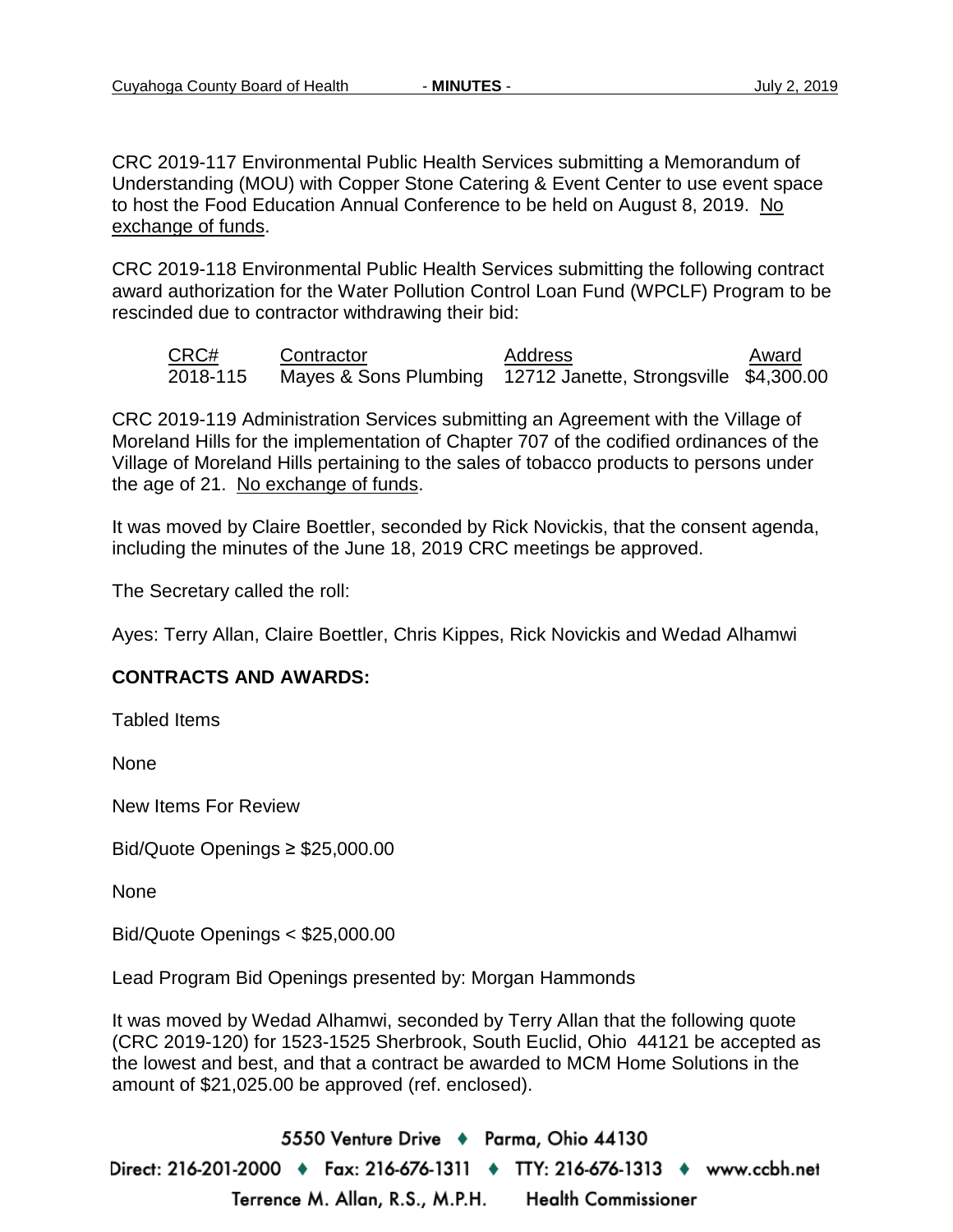The Secretary called the roll:

Ayes: Terry Allan, Claire Boettler, Chris Kippes, Rick Novickis and Wedad Alhamwi

It was moved by Claire Boettler, seconded by Wedad Alhamwi that the following quote (CRC 2019-121) for 1844 Farmington Rd., East Cleveland, Ohio 44112 be accepted as the lowest and best, and a contract be awarded to C.B. Mullins Construction Co., Inc. in the amount of \$24,300.00 (ref. enclosed).

The Secretary called the roll:

Ayes: Terry Allan, Claire Boettler, Chris Kippes, Rick Novickis and Wedad Alhamwi

It was moved by Rick Novickis, seconded by Chris Kippes that the following quote (CRC 2019-122) for 23104 Felch St., Warrensville Heights, Ohio 44128 be accepted as the lowest and best, and a contract be awarded to American Builders & Applicators in the amount of \$13,400.00 (ref. enclosed).

The Secretary called the roll:

Ayes: Terry Allan, Claire Boettler, Chris Kippes, Rick Novickis and Wedad Alhamwi

It was moved by Wedad Alhamwi, seconded by Rick Novickis that the following quote (CRC 2019-123) for 1640 Maywood Rd., South Euclid, Ohio 44121 be accepted as the lowest and best, and a contract be awarded to Paragon CMS in the amount of \$10,555.00 (ref. enclosed).

The Secretary called the roll:

Ayes: Terry Allan, Claire Boettler, Chris Kippes, Rick Novickis and Wedad Alhamwi

It was moved by Chris Kippes, seconded by Claire Boettler that the following quote (CRC 2019-124) for 1840-1842 Marloes, East Cleveland, Ohio 44112 be accepted as the lowest and best, and a contract be awarded to Paragon CMS in the amount of \$16,777.00 (ref. enclosed).

The Secretary called the roll:

Ayes: Terry Allan, Claire Boettler, Chris Kippes, Rick Novickis and Wedad Alhamwi

It was moved by Claire Boettler, seconded by Wedad Alhamwi that the following quote (CRC 2019-125) for 19122 Kings Highway, Warrensville Heights, Ohio 44122 be accepted as the lowest and best, and a contract be awarded to American Builders & Applicators in the amount of \$16,350.00 (ref. enclosed).

5550 Venture Drive + Parma, Ohio 44130 Direct: 216-201-2000 ♦ Fax: 216-676-1311 ♦ TTY: 216-676-1313 ♦ www.ccbh.net Terrence M. Allan, R.S., M.P.H. **Health Commissioner**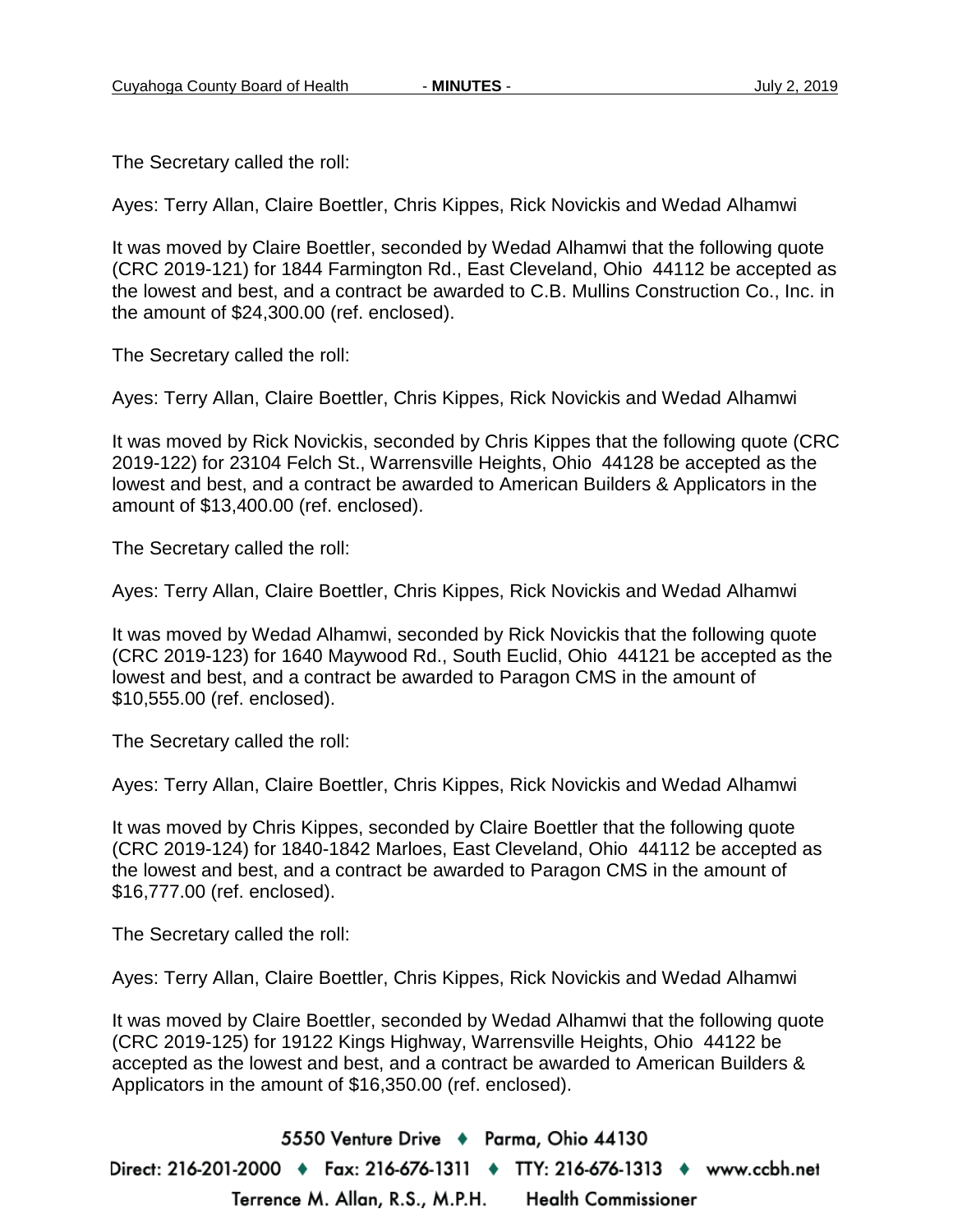The Secretary called the roll:

Ayes: Terry Allan, Claire Boettler, Chris Kippes, Rick Novickis and Wedad Alhamwi

It was moved by Rick Novickis, seconded by Chris Kippes that the following quote (CRC 2019-126) for 2227 Northview Rd., Rocky River, Ohio 44116 be accepted as the lowest and best, and a contract be awarded to C.B. Mullins Construction Co., Inc. in the amount of \$4,500.00 (ref. enclosed).

The Secretary called the roll:

Ayes: Terry Allan, Claire Boettler, Chris Kippes, Rick Novickis and Wedad Alhamwi

Expenditures: Contracts up to \$25,000.00

It was moved by Terry Allan, seconded by Rick Novickis that the addendum (CRC 2019-127) to the contract with American Builders and Applicators (CRC 2019-52) under the Lead Hazard Control grant to increase the amount to be paid to American Builders & Applicators from \$20,805.00 to \$21,620.00 be approved.

Presented by: Morgan Hammonds

Purpose: To complete additional work found during project completion.

Funding Source: 100% reimbursable through the Lead Hazard Control Program.

The Secretary called the roll:

Ayes: Terry Allan, Claire Boettler, Chris Kippes, Rick Novickis and Wedad Alhamwi

It was moved by Claire Boettler, seconded by Wedad Alhamwi that the contract (CRC 2019-128) with Heidi Harris, MSN, CNP from September 1, 2019 through December 31, 2019. Amount to be paid to Heidi Harris, MSN, CNP is not to exceed \$6,000.00 be approved.

Presented by: Andrew Heffron

Purpose: To serve as PRN Nurse Practitioner for the CCBH Family Planning Clinic as needed.

Funding Source: 100% reimbursable through the FY2018 RHW grant.

The Secretary called the roll:

Ayes: Terry Allan, Claire Boettler, Chris Kippes, Rick Novickis and Wedad Alhamwi

5550 Venture Drive + Parma, Ohio 44130

Direct: 216-201-2000 ♦ Fax: 216-676-1311 ♦ TTY: 216-676-1313 ♦ www.ccbh.net Terrence M. Allan, R.S., M.P.H. **Health Commissioner**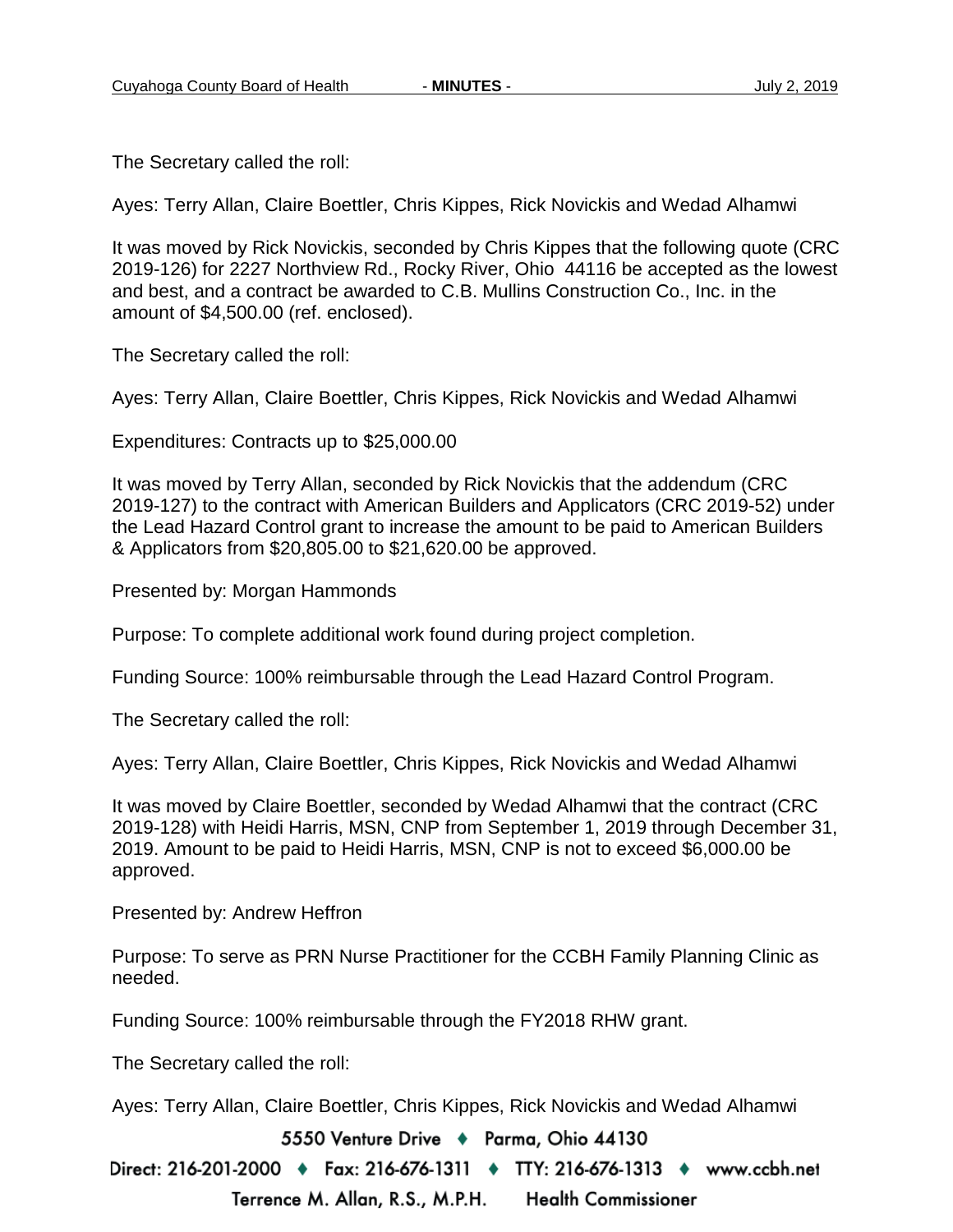It was moved by Terry Allan, seconded by Chris Kippes that the addendum (CRC 2019- 129) to the contract (CRC 2019-46 & CRC 2019-90) with Alyssa Sherer to change the end of the contract period from March 31, 2021 to December 31, 2019 and increase the amount paid to Alyssa Sherer from \$10,000.00 to \$24,000.00 be approved.

Presented by: Andrew Heffron

Purpose: To serve as Nurse Practitioner in the CCBH Family Planning Clinic.

Funding Source: 100% reimbursable through the FY2018 Reproductive Health and Wellness grant.

The Secretary called the roll:

Ayes: Terry Allan, Claire Boettler, Chris Kippes, Rick Novickis and Wedad Alhamwi

It was moved by Claire Boettler, seconded by Wedad Alhamwi that the contract (CRC 2019-130) with Radio One under the Early Ages Health Stages grant from July 8, 2019 through July 29, 2019 in the amount of \$5,000.00 be approved.

Presented by: Theresa Henderson

Purpose: To provide advertising for a community event for the EAHS program.

Funding Source: 100% reimbursable through the FY2018 EAHS grant.

The Secretary called the roll:

Ayes: Terry Allan, Claire Boettler, Chris Kippes, Rick Novickis and Wedad Alhamwi

It was moved by Rick Novickis, seconded by Terry Allan that the lease agreement (CRC 2019-131) with MailFinance, Inc./Neopost USA, Inc. for the IN-700 mailing system for a 60 month period beginning on the date of installation in the amount of \$21,625.80 be approved.

Presented by: Rebecca Burke

Purpose: To provide the equipment, maintenance and service for the agency postage system.

Funding Source: 100% funded through CCBH General Revenue.

The Secretary called the roll:

5550 Venture Drive + Parma, Ohio 44130

Direct: 216-201-2000 ♦ Fax: 216-676-1311 ♦ TTY: 216-676-1313 ♦ www.ccbh.net Terrence M. Allan, R.S., M.P.H. **Health Commissioner**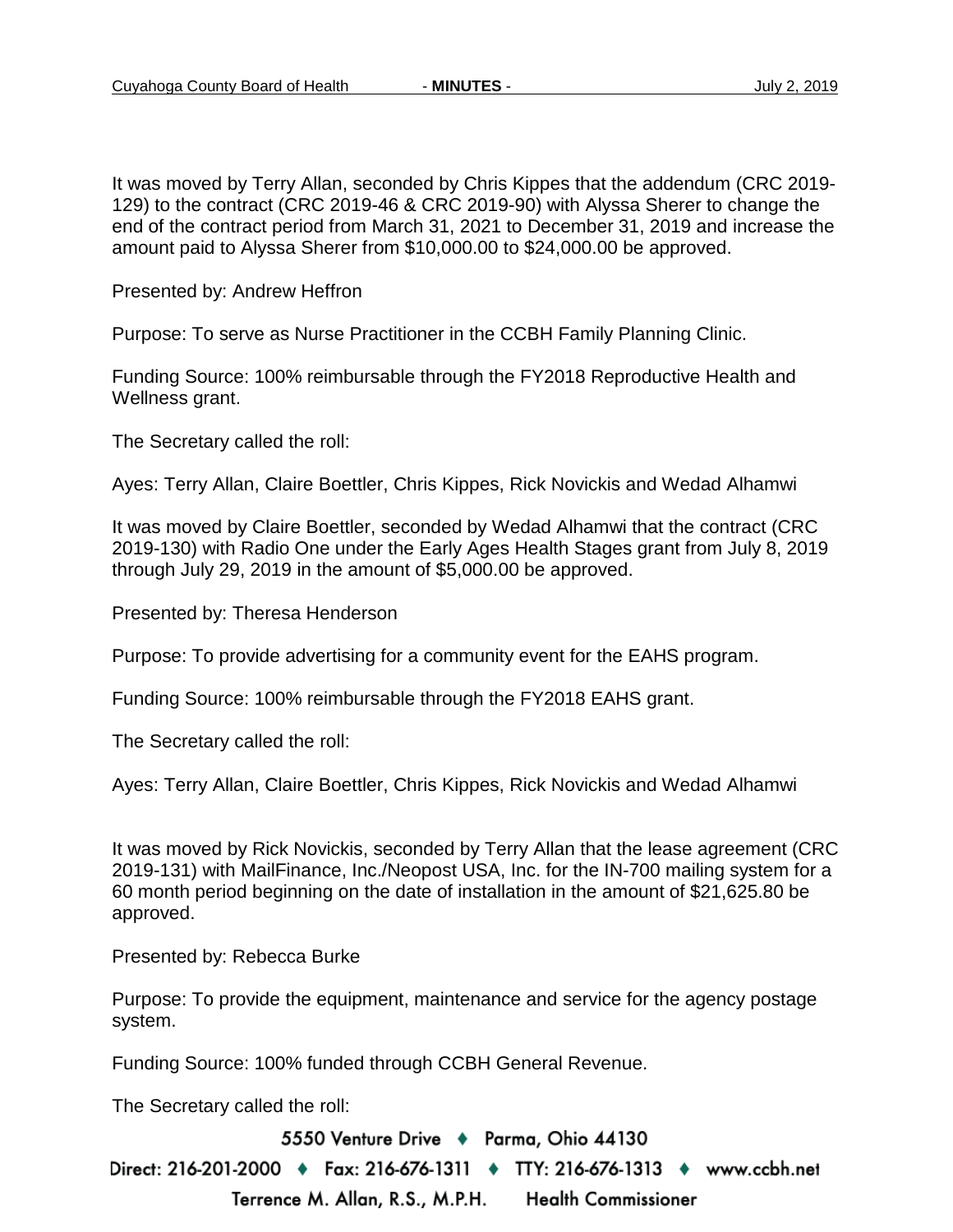Ayes: Terry Allan, Claire Boettler, Chris Kippes, Rick Novickis and Wedad Alhamwi

Revenue Generating Agreements up to \$25,000.00

It was moved by Terry Allan, seconded by Wedad Alhamwi that the Phase II Stormwater Services Agreement (CRC 2019-132) with the City of Rocky River to provide Phase II Stormwater services from January 2, 2019 through December 31, 2021 in the amount of \$7,836.00 be approved.

Presented by: Rick Novickis

Purpose: Implementation of Minimum Control Measure (MCM) #3: Illicit Discharge Detection and Elimination (IDDE) programming.

The Secretary called the roll:

Ayes: Terry Allan, Claire Boettler, Chris Kippes, Rick Novickis and Wedad Alhamwi

Contract Rescissions

None

Other Business**.**

CRC 2019-54 - 9701 Sladden, Garfield Heights, Ohio 44125

Morgan Hammonds presented to the Committee that the Contractor that was awarded the bid for CRC 2019-54 for lead remediation at 9701 Sladden, Garfield Hts., OH 44125 at the April 2, 2019 CRC meeting has since rescinded their bid for the project. The homeowner match requirement for the project was received beyond the 60 day period that a bid is considered valid. C.B. Mullins Construction Co. Inc. notified CCBH that they would not honor the bid and accept a contract for the project since it was beyond the 60 day period. CCBH contacted the Contractor that submitted the next lowest bid for the project, Allenbey Construction, to determine if they would honor their quote and accept a contract for the project. Allenbey Construction responded that they would honor the bid and accept the contract.

It was moved by Claire Boettler, seconded by Chris Kippes to withdraw the quote acceptance and contract authorization for 9701 Sladden, Garfield Hts., OH 44125 for C.B. Mullins Construction Co., Inc. (CRC 2019-54) in the amount of \$9,575.00 awarded at the April 2, 2019 CRC meeting.

It was then moved by Claire Boettler, seconded by Rick Novickis that the following quote (CRC 2019-54) for 9701 Sladden, Garfield Heights, Ohio 44125 be accepted as

5550 Venture Drive + Parma, Ohio 44130 Direct: 216-201-2000 ♦ Fax: 216-676-1311 ♦ TTY: 216-676-1313 ♦ www.ccbh.net Terrence M. Allan, R.S., M.P.H. **Health Commissioner**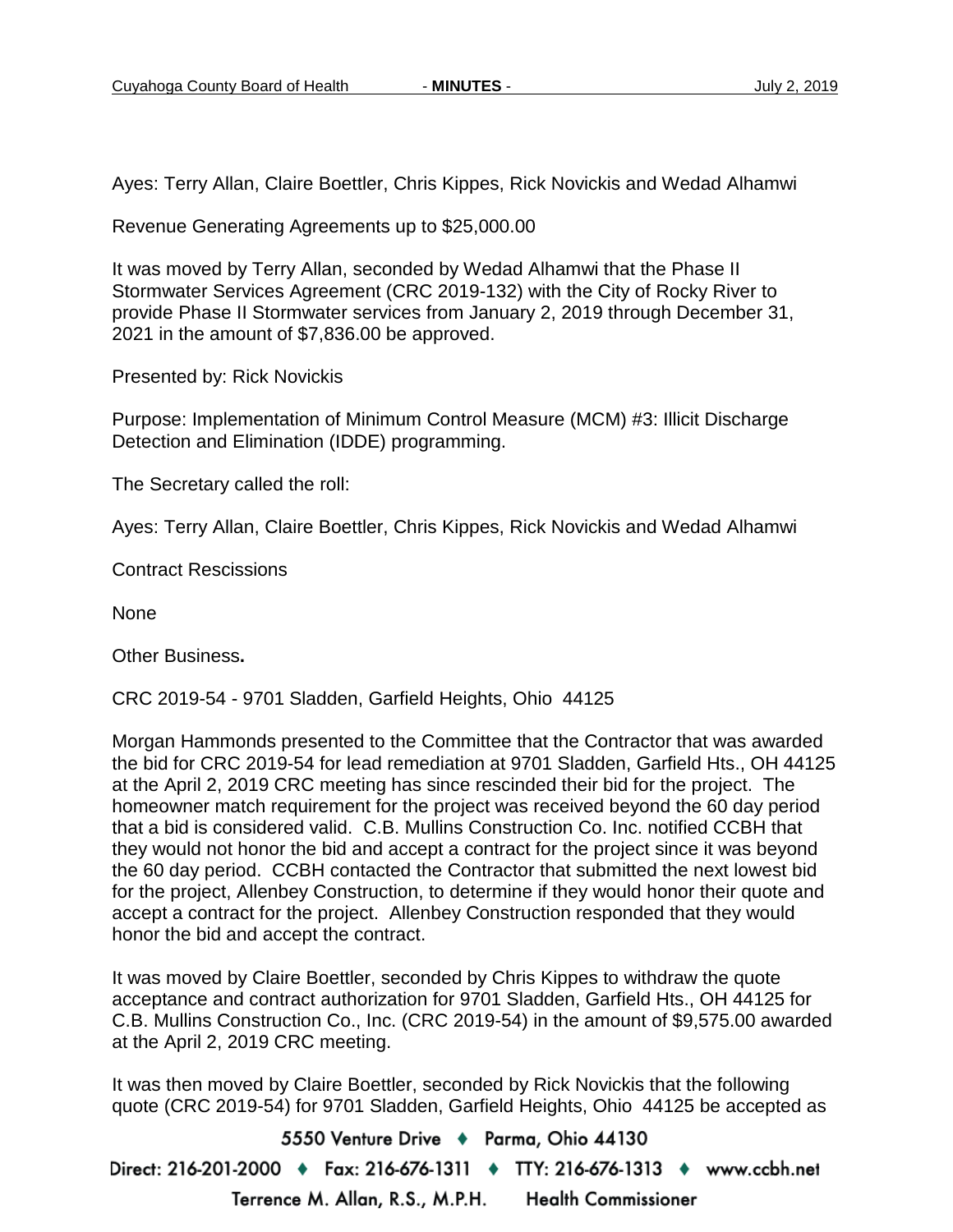the lowest and best, and a contract be awarded to Allenbey Construction in the amount of \$10,915.00 (ref. enclosed).

Public Comment - N/A.

Thereupon, it was moved by Rick Novickis, seconded by Claire Boettler, that the following Motion be adopted:

BE IT RESOLVED that the meeting be adjourned at 2:02 p.m.

The Secretary called the roll:

Ayes: Terry Allan, Claire Boettler, Chris Kippes, Rick Novickis and Wedad Alhamwi

Committee Chair

Clerk

5550 Venture Drive + Parma, Ohio 44130 Direct: 216-201-2000 + Fax: 216-676-1311 + TTY: 216-676-1313 + www.ccbh.net Terrence M. Allan, R.S., M.P.H. **Health Commissioner**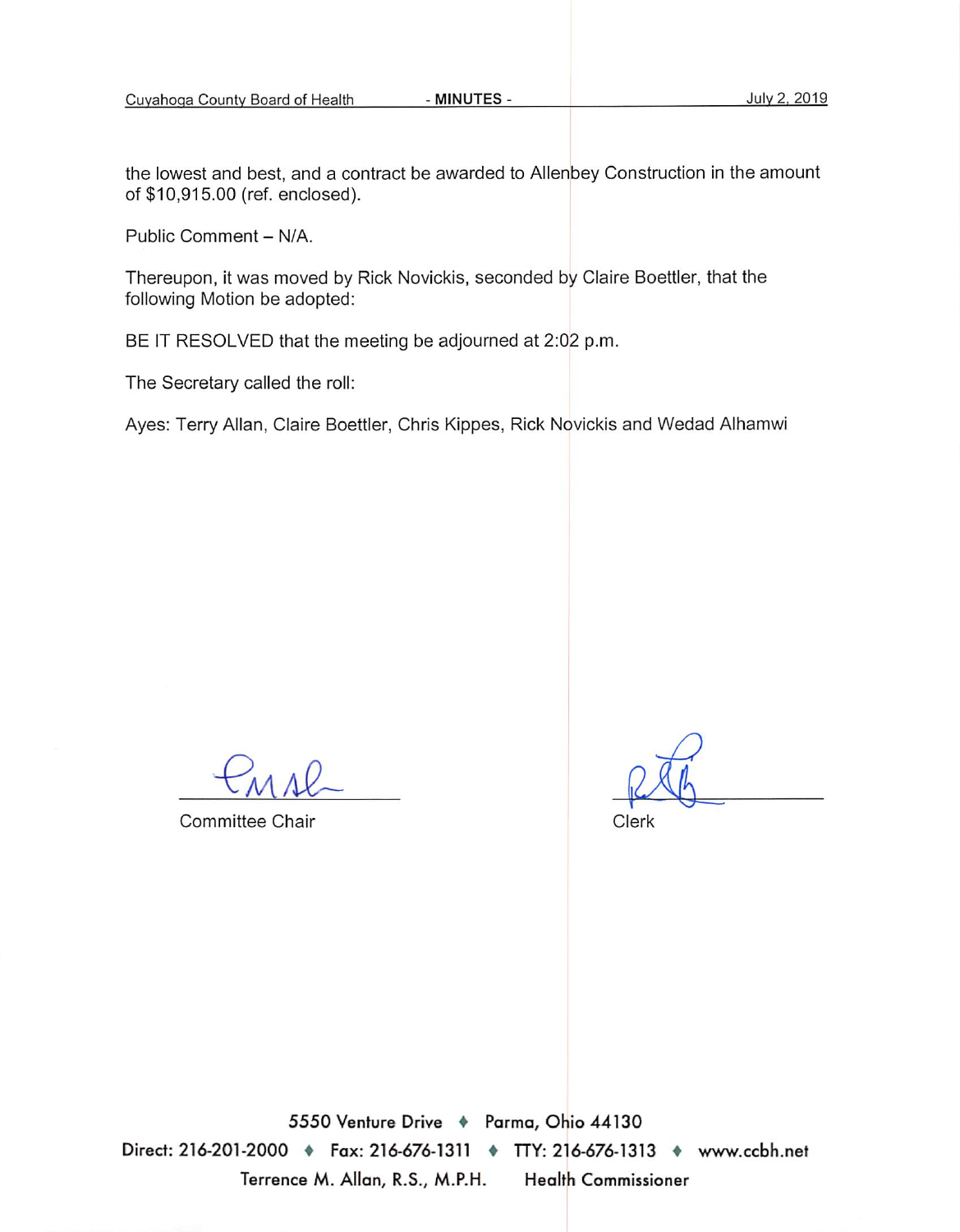## **QUOTE RESULTS**

#### **Project Address**

**Name: Address: City,State, Zip:** South Euclid, OH 44121 **CRC No:** CRC 2019-120 Harold Harper 1523-1525 Sherbrook Rd.

**The following quotes were received and opened:**

| <b>NAME OF CONTRACTOR</b>       | <b>QUOTE</b> | <b>LEAD</b>     | HН              | <b>MATCH</b> |
|---------------------------------|--------------|-----------------|-----------------|--------------|
| American Builders & Applicators | \$23,425     | \$19,925        | \$3,500         | \$11,925     |
| <b>CB Mullins</b>               | \$25,190     | \$22,815        | \$2,375         | \$14,815     |
| <b>Green Home Solutions</b>     | \$29,025     | \$25,025        | \$4,000         | \$17,025     |
| Paragon                         | \$26,625     | \$23,415        | \$3,210         | \$15,415     |
| <b>MCM</b>                      | \$21,025     | \$18,700        | \$2,325         | \$10,700     |
|                                 |              |                 |                 |              |
|                                 |              |                 |                 |              |
| <b>ESTIMATE:</b>                | \$26,308.00  | \$<br>22,678.00 | 3,630.00<br>\$. |              |

**Recommended award:** MCM Home Services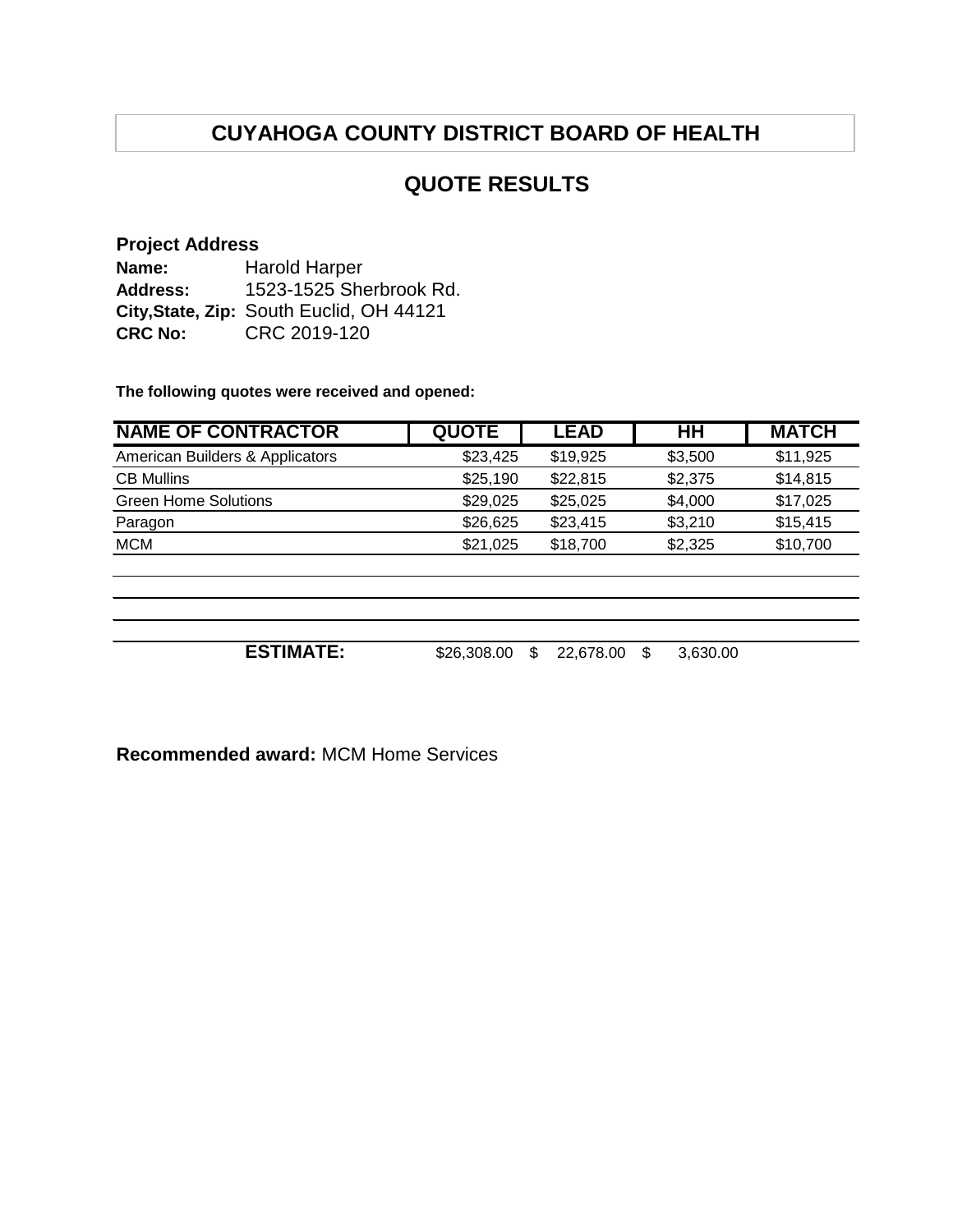## **QUOTE RESULTS**

#### **Project Address**

**Name: Address: City,State, Zip:** East Cleveland, Ohio 44112 **CRC No:** CRC 2019-121 Juanita Ladson 1844 Farmington Rd.

**The following quotes were received and opened:**

| <b>NAME OF CONTRACTOR</b>       | <b>QUOTE</b> | <b>LEAD</b>     | HH              | <b>MATCH</b> |
|---------------------------------|--------------|-----------------|-----------------|--------------|
| American Builders & Applicators | \$29,475     | \$24,450        | \$5,025         | \$14,450     |
| <b>CB Mullins</b>               | \$24,300     | \$19,975        | \$4,325         | \$9,975      |
| Paragon                         | \$24,891     | \$20,116        | \$4,775         | \$10,116     |
|                                 |              |                 |                 |              |
|                                 |              |                 |                 |              |
|                                 |              |                 |                 |              |
|                                 |              |                 |                 |              |
|                                 |              |                 |                 |              |
|                                 |              |                 |                 |              |
| <b>ESTIMATE:</b>                | \$22,275.00  | 18,205.00<br>\$ | 4,070.00<br>\$. |              |

**Recommended award:** Mullins Construction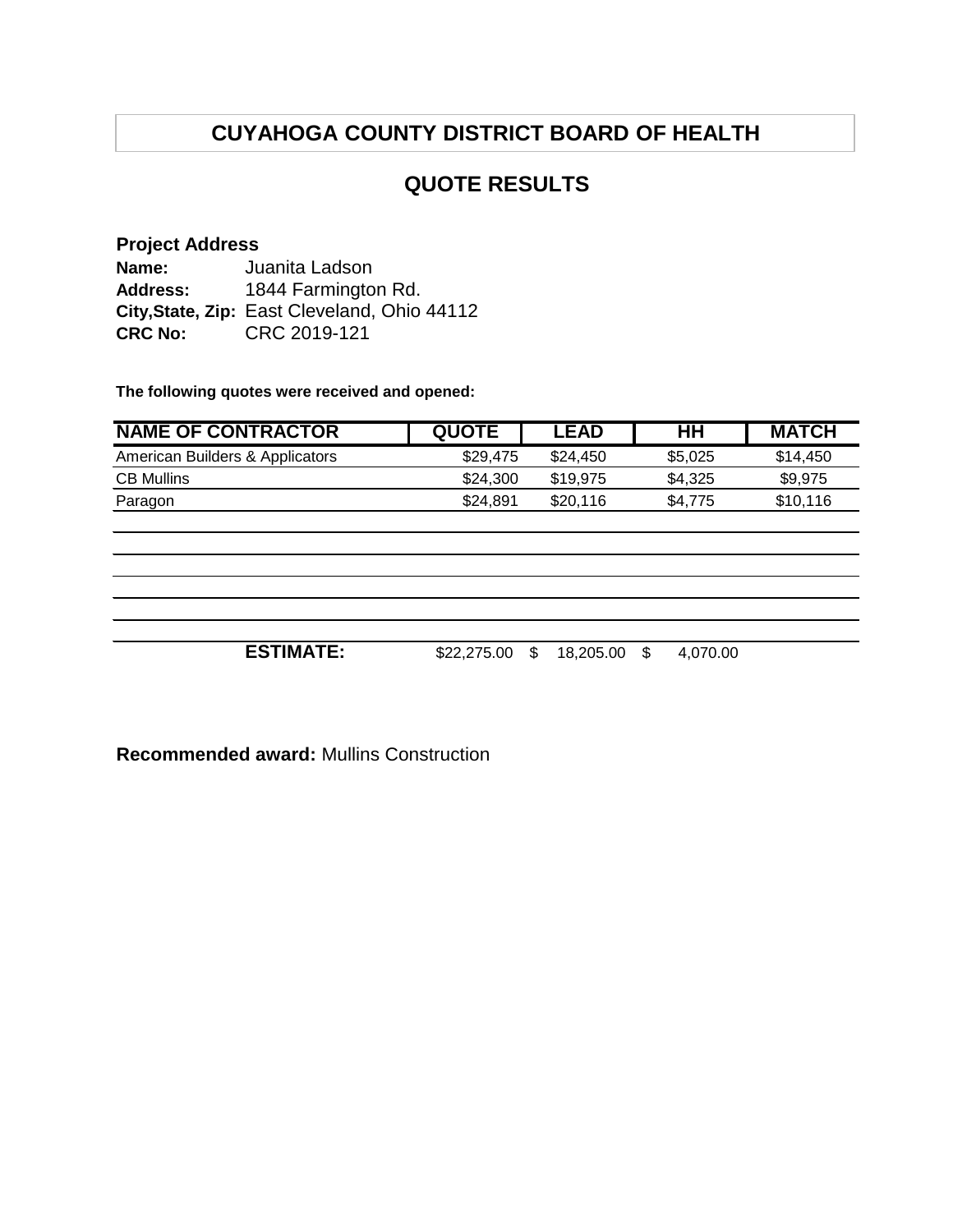## **QUOTE RESULTS**

#### **Project Address**

**Name: Address: City,State, Zip:** Warrensville Heights, Ohio 44128 **CRC No:** CRC 2019-122 Chris Grimaldi 23104 Felch St.

**The following quotes were received and opened:**

| <b>NAME OF CONTRACTOR</b>       | <b>QUOTE</b> | <b>LEAD</b>     | HH             | <b>MATCH</b> |
|---------------------------------|--------------|-----------------|----------------|--------------|
| American Builders & Applicators | \$13,400     | \$12,250        | \$1,150        | \$4,250      |
| <b>Green Home Solutions</b>     | \$14,750     | \$13,750        | \$1,000        | \$5,750      |
| <b>CB Mullins</b>               | \$15,025     | \$13,675        | \$1,350        | \$5,675      |
| Paragon                         | \$13,998     | \$12,563        | \$1,435        | \$4,563      |
| <b>MCM</b>                      | \$14,075     | \$12,675        | \$1,400        | \$4,675      |
|                                 |              |                 |                |              |
|                                 |              |                 |                |              |
| <b>ESTIMATE:</b>                | \$14,695.00  | \$<br>12,945.00 | \$<br>1,750.00 |              |

**Recommended award:** American Builders & Applicators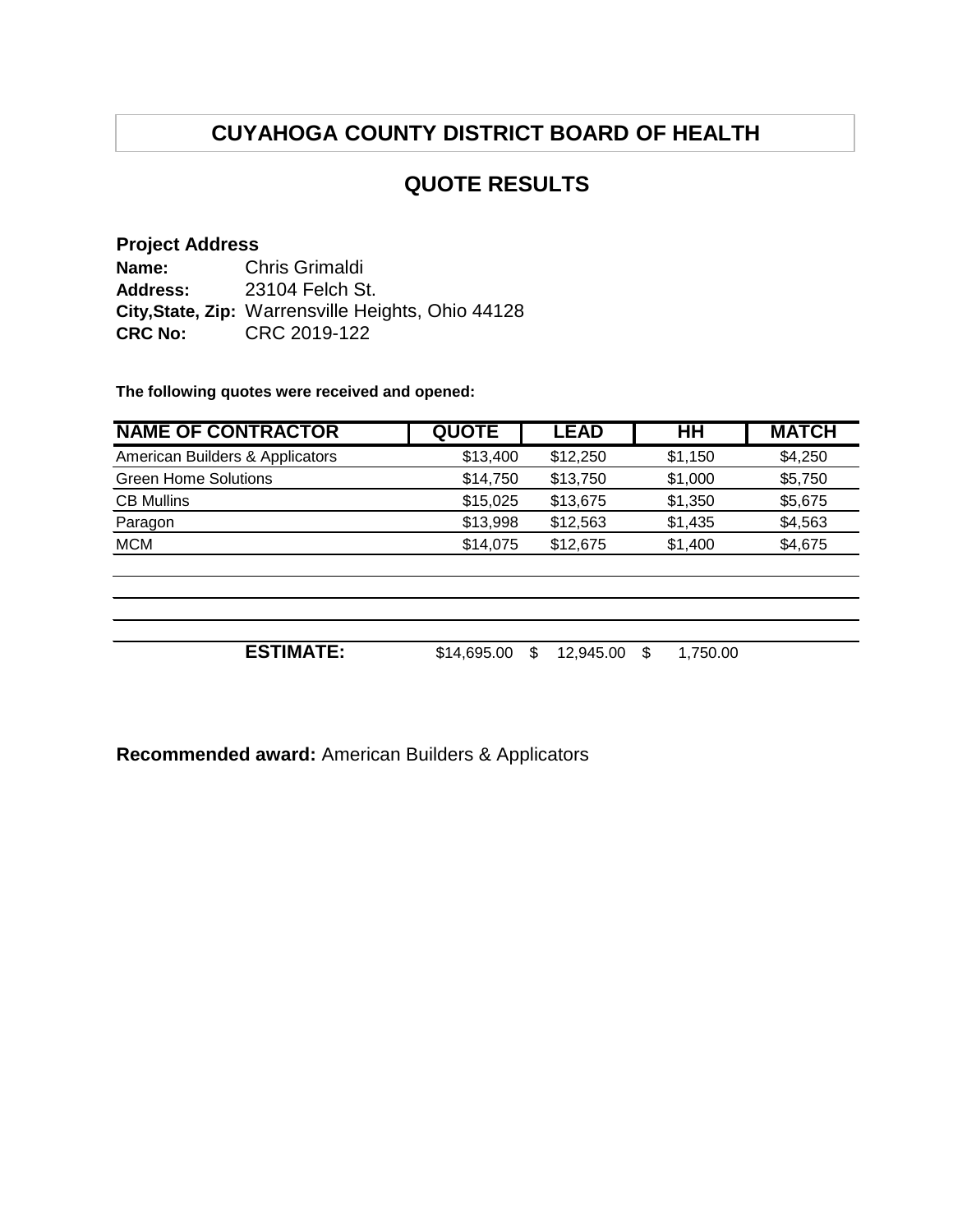## **QUOTE RESULTS**

#### **Project Address**

**Name: Address: City,State, Zip:** South Euclid, Ohio 44121 **CRC No:** CRC 2019-123 Timothy & Alice Donovan 1640 Maywood Rd.

**The following quotes were received and opened:**

| <b>NAME OF CONTRACTOR</b>       | <b>QUOTE</b> | <b>LEAD</b>    | HΗ             | <b>MATCH</b> |
|---------------------------------|--------------|----------------|----------------|--------------|
| American Builders & Applicators | \$15,300     | \$11,450       | \$3,850        | \$1,540      |
| <b>Green Home Solutions</b>     | \$12,800     | \$8,700        | \$4,100        | \$0          |
| <b>CB Mullins</b>               | \$16,575     | \$11,750       | \$4,825        | \$1,750      |
| Paragon                         | \$10,555     | \$7,520        | \$3,035        | \$0          |
| <b>MCM</b>                      | \$19,625     | \$14,475       | \$5,150        | \$4,475      |
|                                 |              |                |                |              |
|                                 |              |                |                |              |
| <b>ESTIMATE:</b>                | \$11,367.50  | 8,692.50<br>\$ | \$<br>2,675.00 |              |

**Recommended award:** Paragon CMS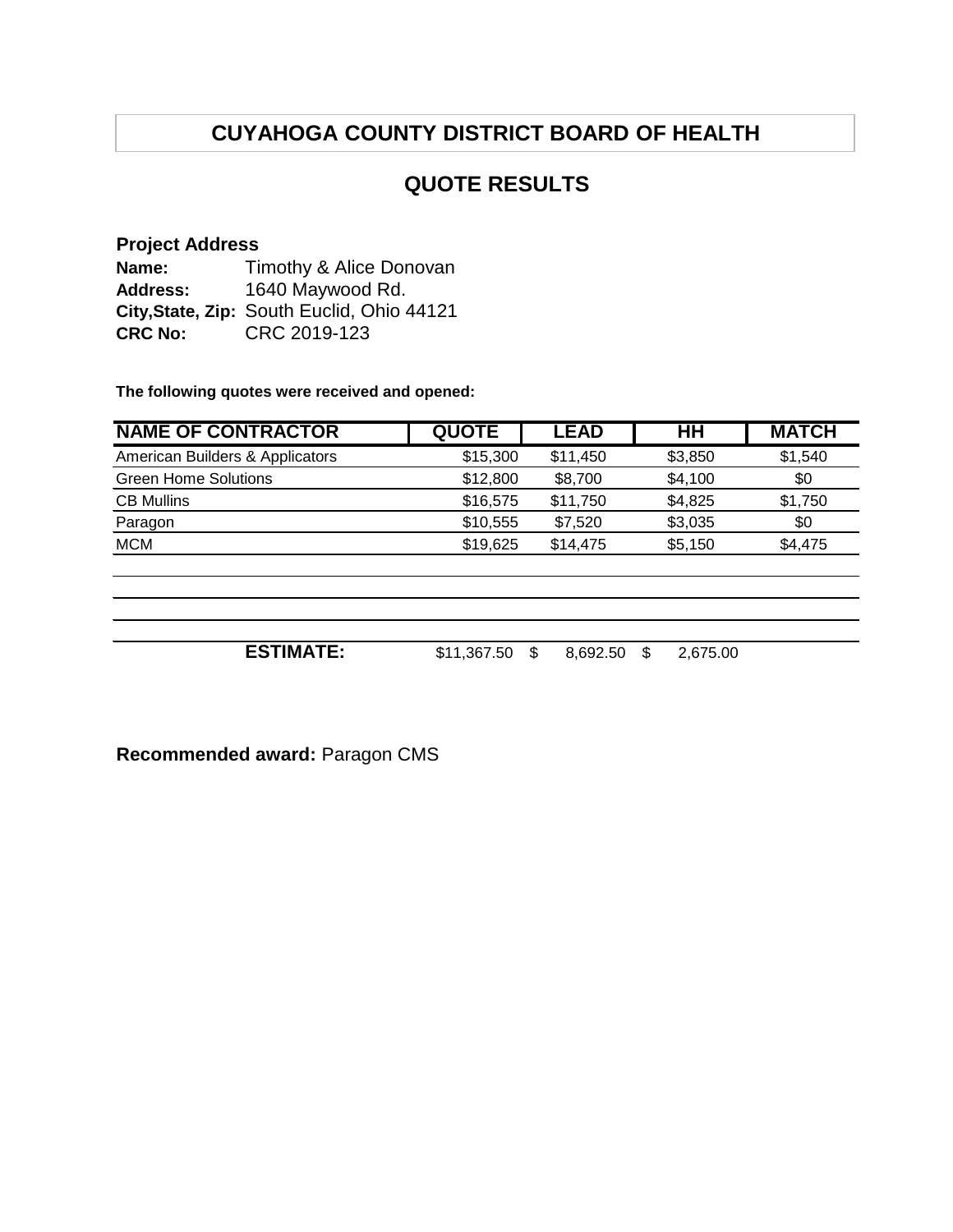## **QUOTE RESULTS**

#### **Project Address**

**Name: Address: City,State, Zip:** East Cleveland, Ohio 44112 **CRC No:** CRC 2019-124 Gregory Campbell 1840-1842 Marloes Ave.

**The following quotes were received and opened:**

| <b>NAME OF CONTRACTOR</b>       | <b>QUOTE</b> | <b>LEAD</b>     | HH              | <b>MATCH</b> |
|---------------------------------|--------------|-----------------|-----------------|--------------|
| American Builders & Applicators | \$25,200     | \$22,000        | \$3,200         | \$2,000      |
| <b>CB Mullins</b>               | \$20,265     | \$14,365        | \$5,900         | \$500        |
| Paragon                         | \$16,777     | \$13,657        | \$3,120         | \$500        |
| <b>Green Home Solutions</b>     | \$17,500     | \$13,800        | \$3,700         | \$500        |
| <b>MCM</b>                      | \$20,475     | \$14,275        | \$6,200         | \$500        |
|                                 |              |                 |                 |              |
|                                 |              |                 |                 |              |
|                                 |              |                 |                 |              |
| <b>ESTIMATE:</b>                | \$17,662.50  | \$<br>14,450.00 | 3,212.50<br>\$. |              |

**Recommended award:** Paragon CMS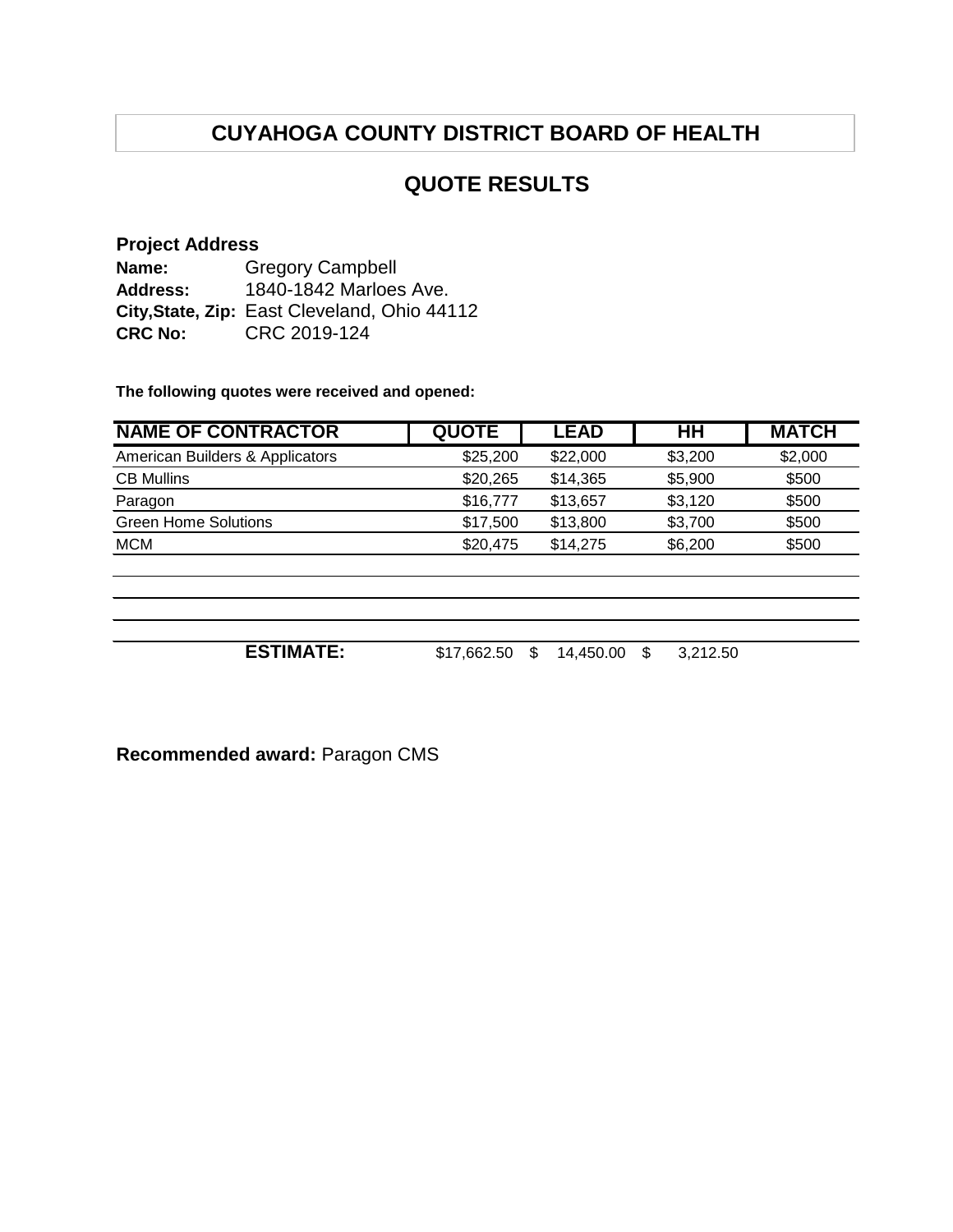## **QUOTE RESULTS**

#### **Project Address**

**Name: Address: City,State, Zip:** Warrensville Heights, Ohio 44122 **CRC No:** CRC 2019-125 Ericka Pinkston 19122 Kings Highway

**The following quotes were received and opened:**

| <b>NAME OF CONTRACTOR</b>       | <b>QUOTE</b> | <b>LEAD</b>     | HH           | <b>MATCH</b> |
|---------------------------------|--------------|-----------------|--------------|--------------|
| American Builders & Applicators | \$16,350     | \$16,050        | \$300        | \$8,050      |
| <b>CB Mullins</b>               | \$18,855     | \$18,255        | \$600        | \$10,255     |
| <b>Green Home Solutions</b>     | \$18,500     | \$18,200        | \$300        | \$8,200      |
| Paragon                         | \$16,932     | \$16,542        | \$390        | \$8,542      |
| <b>MCM</b>                      | \$17,720     | \$17,345        | \$375        | \$9,345      |
|                                 |              |                 |              |              |
|                                 |              |                 |              |              |
| <b>ESTIMATE:</b>                | \$16,525.00  | 15,775.00<br>\$ | \$<br>750.00 |              |

**Recommended award:** American Builders & Applicators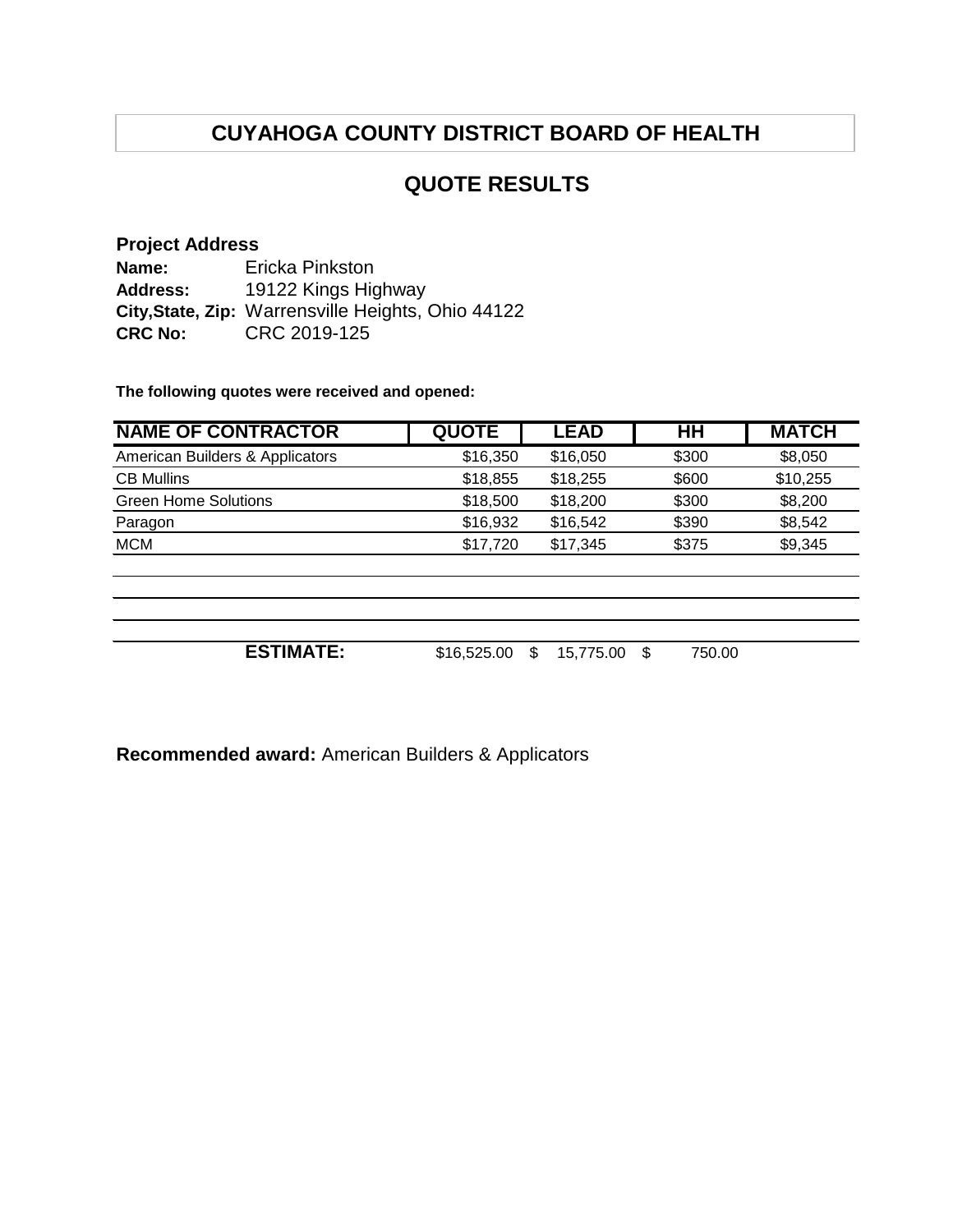## **QUOTE RESULTS**

#### **Project Address**

**Name: Address: City,State, Zip:** Rocky River, Ohio 44116 **CRC No:** CRC 2019-126 Malaka Saada 2227 Northview Rd.

**The following quotes were received and opened:**

| <b>NAME OF CONTRACTOR</b>   | <b>QUOTE</b> | <b>LEAD</b>       | H H      | <b>MATCH</b> |
|-----------------------------|--------------|-------------------|----------|--------------|
| <b>Green Home Solutions</b> | \$6,900      | \$4,400           | \$2,500  | \$0          |
| <b>CB Mullins</b>           | \$4,500      | \$3,500           | \$1,000  | \$0          |
| Paragon                     | \$8,470      | \$5,085           | \$3,385  | \$0          |
|                             |              |                   |          |              |
|                             |              |                   |          |              |
|                             |              |                   |          |              |
|                             |              |                   |          |              |
|                             |              |                   |          |              |
|                             |              |                   |          |              |
| <b>ESTIMATE:</b>            | \$4,625.00   | \$<br>3,500.00 \$ | 1,125.00 |              |

**Recommended award:** Mullins Construction